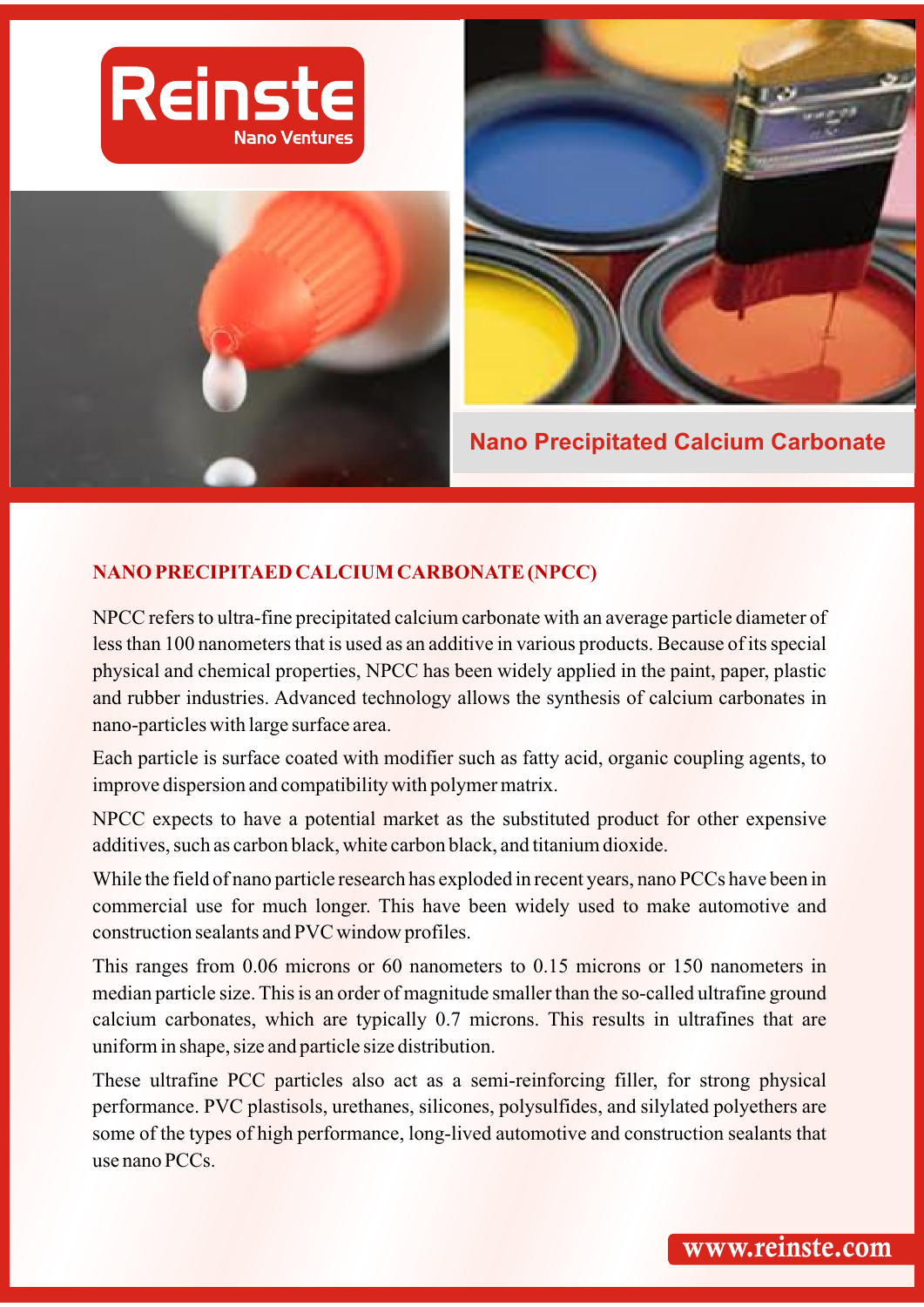# **NPCC FOR PAINTS**

#### **Applications:**

Auto Paint, PVC Plastisol, underbody sealing materials for automobiles, constructional sealing compounds. The surface-modified nano-size calcium carbonate particles are capable of controlling the rheological and the mechanical properties of the cured Materials. PVC Plastisols with nano calcium carbonate have extended glass transition temperatures (Tg) excellent thermal stability and low viscosity.

Good tensile strength, elongation-at-break and yield stress.

- **Features :** Nano Particle Size, Nano Particle Size Distributon, Regular Particle Shape, Surface Special Treatment.
- **Benefits:** Reduced Volume Formulation Cost, Improved Product Quality. Due to special physical and chemical properties, NPCC has been widely applied in Industries like

## **NPCC FOR ADHESIVE & SEALANTS**

# **Applications:**

NPCC is a functional additive providing and viscosity, thixtropy, shear thinning and yield value for economical control of slump, sag and extrusion or spray application rates also reinforce the polymers increasing tensile strength and modulus.

Physical properties are improved due to the semi reinforcing performance of NPCC.

- ightharpoonup visits viscosity and thixotropy of adhesives  $\&$  sealants can be adjusted to suit specific application needs.
- adhesive, silicone building sealants, Polysulphide sealant. Functional filler and extender in plastic compound.

Reduced volume formulation cost **Benefits :**

: Improved product quality

#### **Features**: Nano particle size

Nano particle size distribution

Regular particle shape

Special surface treatment

# **NPCC FOR PLASTICS**

#### **Applications:**

The super ultra fine particle size and narrow particle size distribution permit exceptionally high filler loading without compromising impact strength or ductility.

- 1) It has the following beneficial applications; In Plastic Compounding as reinforcing functional filler in extruded weatherable Profiles, Conduits and Pipes. It typically can substitute upto 20% of existing reinforcing Additives such as CPE, MBS or SBS.
- 2) In plastic master batch as pigment / TiO2 / color extender in PVC, PP, PE, etc. It typically can substitute up to 25% of existing pigment with opacity and whiteness level maintained. Best results can be achieved with good mixing to produce good dispersion and distribution of fine particles in the polymer system.

In Plastic Masterbatch (pe, Pp Masterbatch) Best results can be achieved with good mixing to produce good dispersion and distribution of fine particles in the polymer system.

Features: Nano particle size, narrow particle size distribution, Regular particle shape, Special surface treatment.

- *o Improve Young's modulus*
- *o Improve impact strength*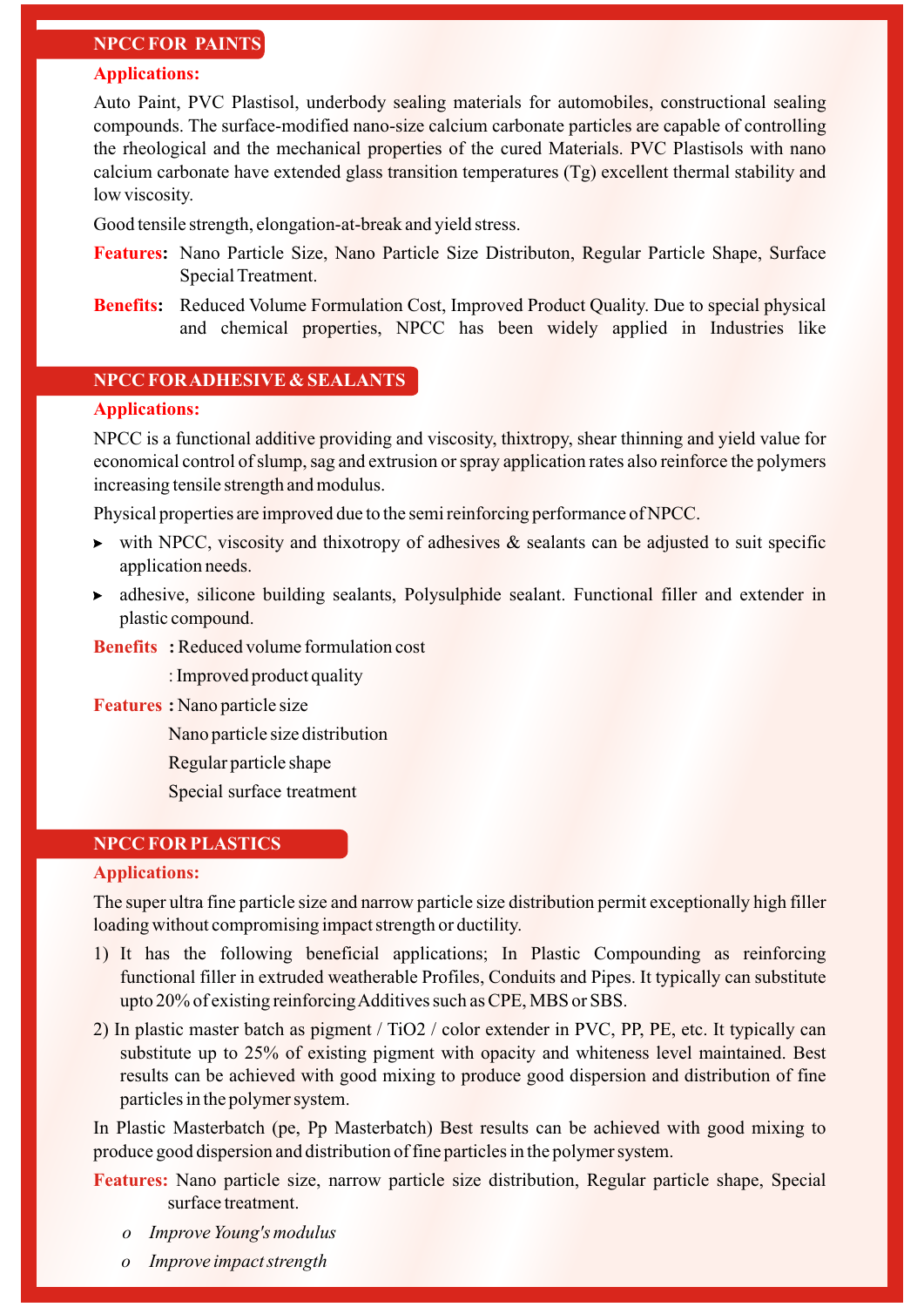- *o Improve finish*
- *o Shorten production cycle due*
- *o Improve thermal conductivity*

## **NPCC FOR PRINTING INKS**

# **Applications:**

Functional Nano Calcium Carbonate is a surface treated super ultra fine particle with very narrow particle size distribution. Precipitated calcium carbonate is specially formulated as functional additive in ink.

Ink Industry: includes Solvent Ink, Offset Ink Or Lithographic Inks.

In highly filled litho inks, they can serve as the main rheological additive and cost Reducing filler. In lightly filled offset inks, they can extend other more expensive Thickeners, as well as replace oils and varnishes. It thickens, PVC Plastisol Silk Screen Inks. Gravure Inks need very low abrasion fillers. Small particle Sized NPCC is excellent here.

NPCC is a surface treated super ultra fine and very narrow particle size distribution Precipitated calcium carbonate specially formulated as functional additive in INK.

Ink Industery Includes Solvent Ink And Offset Ink.

NPCC is used in Lithographic or Offset Inks.

In highly filled litho inks, they can serve as the main rheological additive and cost reducing filler. In lightly filled offset inks, they can extend other more expensive thickeners, as well as replace oils and varnishes. NPCC thickens PVC Plastisol silk screen inks. Grauvre needs very low abrasion fillers. Small particle Sized NPCC is excellent here.

: Nano particle size , Nano particle size distribution ,Regular particle shape, Special surface **Features** treatment, Reduced volume formulation cost improved product quality

## **NPCC FOR RUBBER**

## **Applications:**

- o In the sidewall and cord ply compounds of bias tire  $(+5-8$  phr NPCC);
- o In the tread compound and inner liner of radial tire (+4 phr NPCC);
- o In the butyl inner tube, Meanwhile  $(+15-20$  phr NPCC);
- o Cycle Tire.
- o With adjusting the quantity of carbon black and softener properly.
- o PVC cables and wires

#### **Benefits**

- 1. Nano particle size
- 2. Nano particle size distribution
- 3. Regular particle shape
- 4. Special surface treatment
- 5. Reduced volume formulation cost
- 6. Improved the physical and processing properties of rubber compounds.
- 7. Improved the air tightness and ageing resistance of butyl inner tube and the inner liner of radial tire.
- 8. Enhanced the flex resistance of Rubber compound.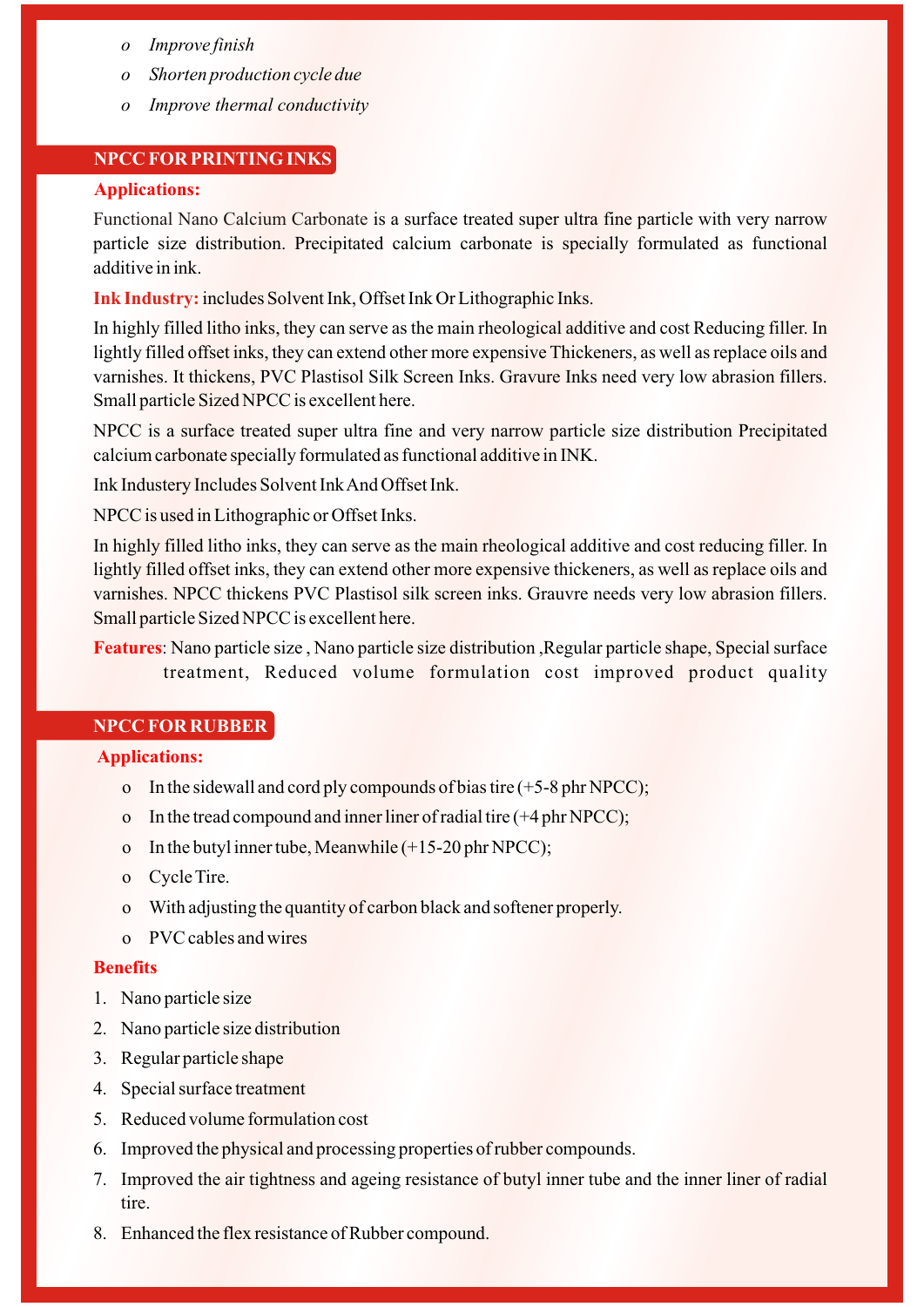- 9. Improve the air-tightness (very important for butyl tube)
- 10. Improve stiffness
- 11. Reduce permanent set, butyl not easy to deform or inflate
- 12. Reduce cost of rubber compound.

Nano calcium carbonate has reinforcement function. However comparison with carbon black, nano calcium carbonate has no obvious advantages in reinforcement function.

Our nano calcium carbonate is mainly used in inner tube of radial tire and butyl tube.

# **NPCC FOR TYRES**

The application of an active nano-calcium carbonate in tyre was experimentally investigated. The results showed that the processibility of rubber compound and the physical properties of vulcanizate improved by adding 5~8 phr active nano-calcium carbonate in the sidewall and carcass ply compounds of bias ply tyre and adjusting the addition level of carbon black and softener properly; the comparable tear strength, abrasion resistance and other physical properties of vulcanizate and the better extrudability were obtained by adding 4 phr active nano-calcium carbonate in the tread compound of radial tyre; and the production cost reduced.

- o 8% NPCC in rubber compound greatly improves tyre's tear resistance and abrasion resistance
- o Because of the better thermal conductivity, heat can dissipate quickly, resulting in less heat build-up during operation

# **TECHNOLOGY USED: MEMBRANE DISPERSION TECHNOLOGY**

Membrane dispersion precipitation method is an efficient preparation method of ultrafine particles. Membrane dispersion technology is based on microporous membrane or microfiltration membrane as dispersion medium.The milk of lime and carbon dioxide flow through the membrane, form small droplets or bubbles, rapid mix and achieve fully react. Membrane dispersion precipitation technology will help to improve the control of system over saturation. It improves the uniformity of the overall system and contributes to manufacture high quality NPCC.

| <b>End Products</b>               | <b>Replace ingredients</b>              | <b>NPCC Usage as % of End</b><br><b>Product Weight</b> |
|-----------------------------------|-----------------------------------------|--------------------------------------------------------|
| Adhesives $\&$<br><b>Sealants</b> | Polymer, Silicon<br>Dioxide             | $5 - 65\%$                                             |
| <b>PVC</b>                        | Polymer                                 | $5 - 15%$                                              |
| PP/PE                             | Polymer                                 | $5 - 25%$                                              |
| Rubber & Tyre                     | Carbon Black,<br><b>Silicon Dioxide</b> | $5 - 20\%$                                             |
| Paints<br>$E$ & Inks              | Titannium Dioxide,<br>Kaolin            | $5 - 20%$                                              |
| Asphalt                           | <b>SBS</b> Asphalt<br>Modifier          | $5\%$                                                  |

# **NPCC Replace Other Ingredients in End Products**